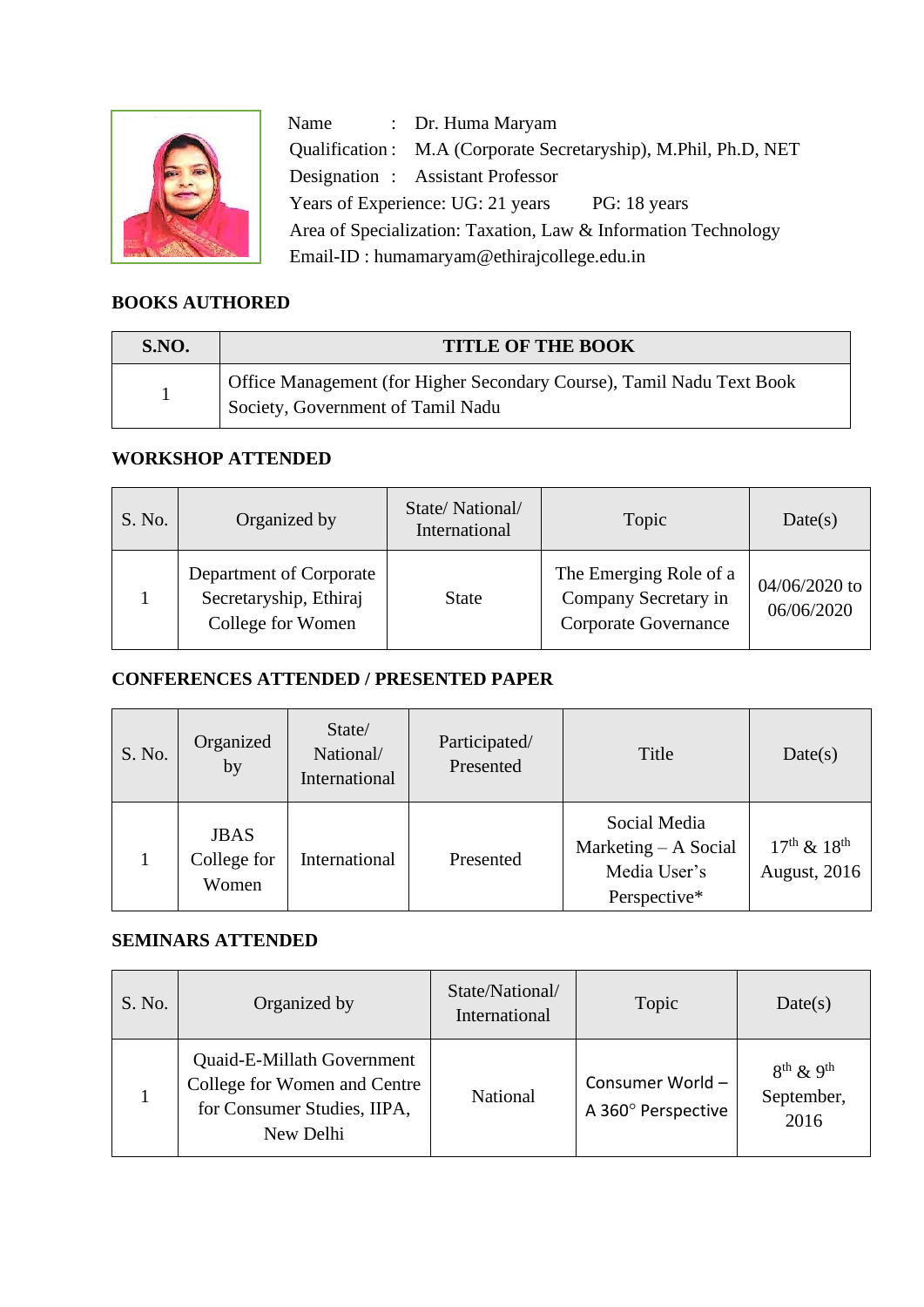# **JOURNAL PUBLICATIONS**

| S. No. | <b>Journal Name</b>                                                                      | Title of the Paper                                               | <b>UGC</b><br>/SCI/<br>SCIE/<br><b>WOS</b> | ISBN/<br><b>ISSN</b><br>Number                            | Refer<br>ence | Date Of<br>Publication/<br><b>DOI</b> |
|--------|------------------------------------------------------------------------------------------|------------------------------------------------------------------|--------------------------------------------|-----------------------------------------------------------|---------------|---------------------------------------|
|        | International<br>Journal of<br>Management<br>and Social<br>Science<br>Research<br>Review | Social Media Marketing<br>- A Social Media User's<br>Perspective |                                            | ISSN:<br>$2349-$<br>6738, E-<br>ISSN:<br>$2349 -$<br>6746 |               | September<br>2016                     |

### **FDP/STTP ATTENDED**

| S. No. | Organized by                                       | State/National/<br>International | Topic                                              | Date(s)                        |
|--------|----------------------------------------------------|----------------------------------|----------------------------------------------------|--------------------------------|
|        | $ICSI - SIRC \&$<br>IQAC, The New<br>College       | <b>National</b>                  | Recent Amendments in<br>Companies Act, 2013        | 27/05/2020                     |
| 2      | Department of BCA,<br>Ethiraj College for<br>Women | <b>National</b>                  | <b>Open Source Learning</b><br>Platform: Moodle    | 24/06/2020                     |
| 3      | IQAC, Ethiraj<br>College for Women                 | State                            | Recasting from Onsite to<br><b>Online Pedagogy</b> | 20/07/2020<br>to<br>24/07/2020 |
| 4      | IQAC, The New<br>College & IAASB,<br><b>ICAI</b>   | <b>National</b>                  | <b>Intellectual Property Rights</b>                | 14/06/2021<br>to<br>18/06/2021 |

## **WEBINARS ATTENDED**

| S. No.        | Organized by                                                           | State/National/<br>International | Topic                                               | Date(s)    |
|---------------|------------------------------------------------------------------------|----------------------------------|-----------------------------------------------------|------------|
|               | Department of Corporate<br>Secretaryship, Ethiraj<br>College for Women | <b>State</b>                     | Plan your Financial<br>Future                       | 02/06/2020 |
| $\mathcal{D}$ | Department of Corporate<br>Secretaryship, Ethiraj<br>College for Women | <b>State</b>                     | How to build a<br>$Career - No$<br><b>Shortcuts</b> | 09/07/2020 |